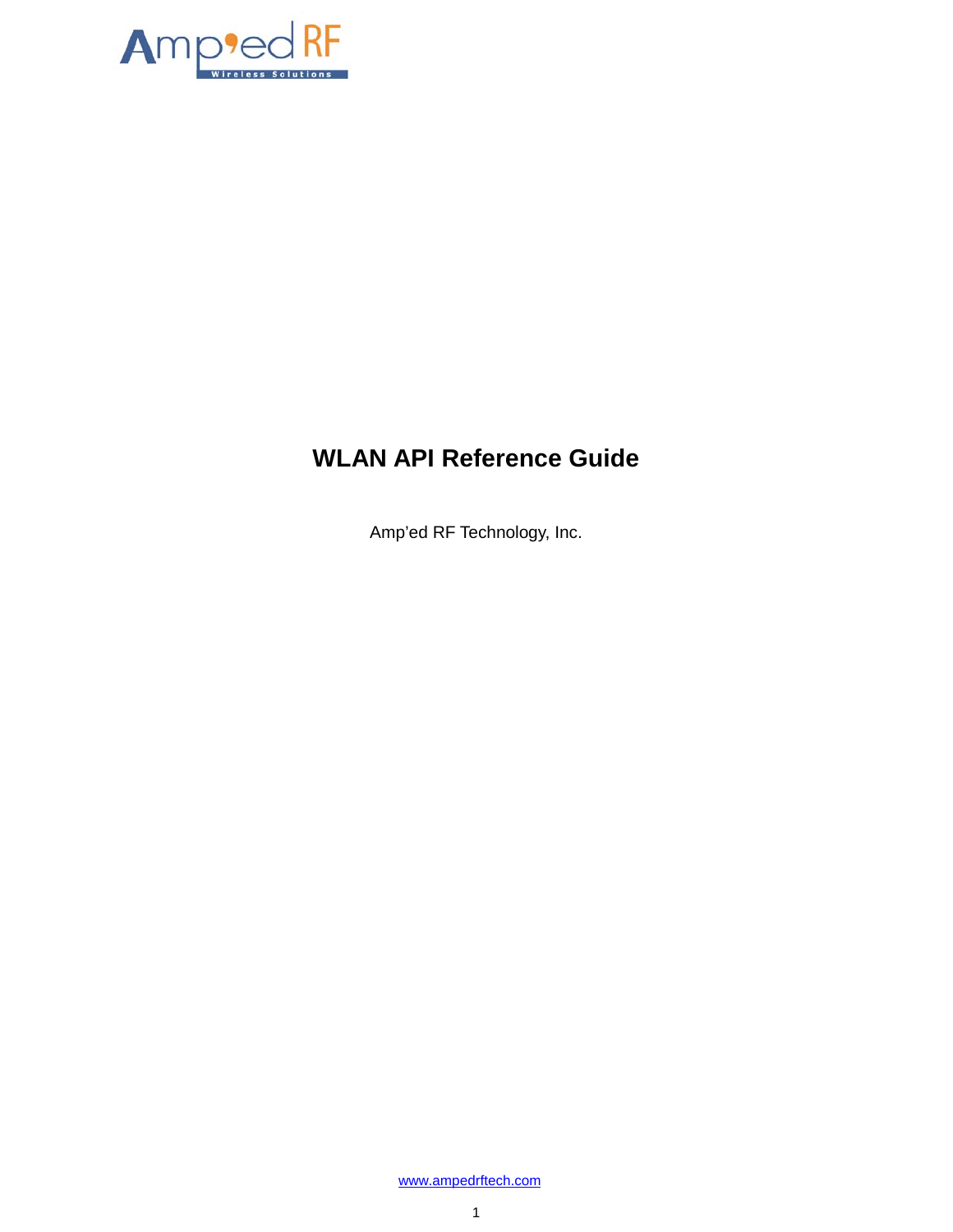

## **1. Overview**

The SDK provides programmers with the WLAN interfaces for connection, transmission, driver and configuration. The Wi-Fi stack is complete below the API layer.

The SDK is based on FreeRTOS. Programmers can use standard interfaces to realize resource management, recycling operations, execution delays, inter-task messaging and synchronization, and other task-oriented process design approaches. IAR7.2 is required to compile the SDK. The firmware download tool is term developed by Amp'ed RF. Programmers can load their customized binary to the MCU chip in the module. The memory available is 45KB flash.

# **2. Module APIs**

2.1. Connect APIs

The following list contains all connect APIs

- wlan\_sta\_scan()
- wlan\_sta\_join()
- wlan\_sta\_unjoin()
- wlan\_sta\_connect()
- wlan\_sta\_disconnect()
- wlan\_sta\_status()

#### 2.1.1. wlan\_sta\_scan()

Scan all available APs. This function should be called in station mode

Prototype: u8\_t wlan\_scan (scan\_callback\_t \*scan\_done\_cb)

| <b>Returns</b>   | <b>Parameters</b>                                             |
|------------------|---------------------------------------------------------------|
| enum result_type | typedef void (*scan_callback_t)(const scan_data_t *pScandata) |

#### 2.1.2. wlan\_sta\_join()

Join the ACC1340 station to the AP.

Prototype: u8\_t wlan\_sta\_join(wlan\_ap\_t \*pAP)

| Returns          | <b>Parameters</b>        |
|------------------|--------------------------|
| enum result_type | typedef struct wlan_ap_s |

2.1.3. wlan\_sta\_unjoin()

Exit the AP.

Prototype: void wlan\_sta\_unjoin(void)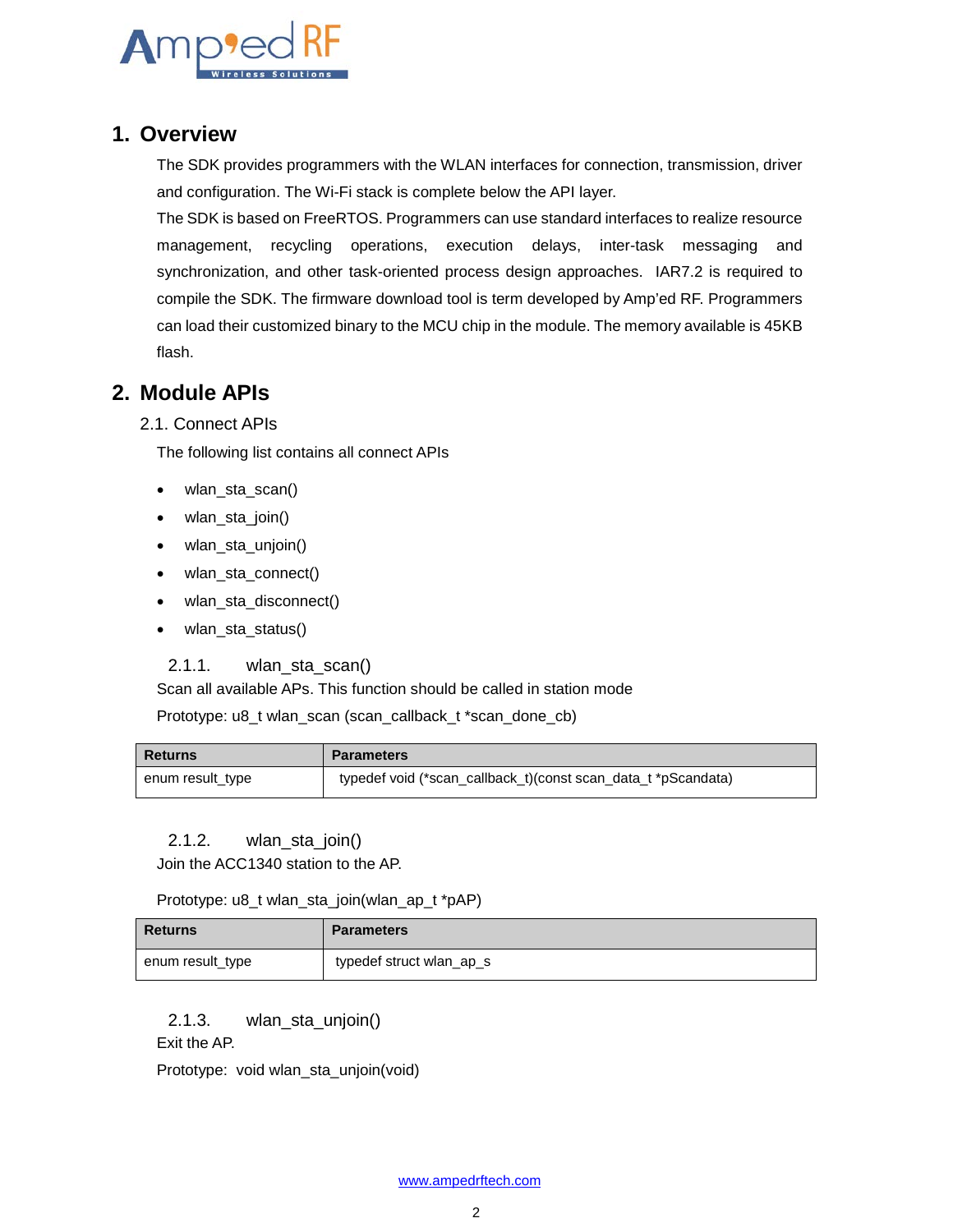

#### 2.1.4. wlan\_sta\_connect()

Connect the ACC1340 station to the remote station with connected the same AP.

Prototype: u8\_t wlan\_sta\_connect(u8\_t protocol, wlan\_station\_t \*pSta)

| <b>Returns</b>   | <b>Parameters</b>                                   |
|------------------|-----------------------------------------------------|
| enum result_type | u8_t protocol -- WLANCONN_UDP, WLANCONN_TCP_CLIENT, |
|                  | <b>WLANCONN TCP SERVER</b>                          |
|                  | typedef struct wlan station s                       |

#### 2.1.5. wlan\_sta\_disconnect()

Disconnect the local station from the remote

Prototype: void wlan\_sta\_disconnect(void)

#### 2.1.6. wlan\_sta\_status ()

get the station connection status

Prototype: bool wlan\_sta\_status(void)

| <b>Returns</b>        | <b>Parameters</b> |
|-----------------------|-------------------|
| False-- not connected |                   |
| True-- connected      |                   |

#### 2.2. Transmit APIs

The following list contains all transmit APIs.

• wlan\_sta\_send()

#### 2.2.1 wlan\_sta\_send()

Send packet to the currently connected remote station.

Prototype: u8\_t wlan\_sta\_send(u8\_t \*pBuf, u16\_t len)

| <b>Returns</b>   | <b>Parameters</b> |
|------------------|-------------------|
| enum result_type | u8_t *pBuf        |
|                  | $u16_t$ len       |

#### 2.3. Configuration APIs

The following list contains all configuration APIs.

- wlan\_get\_device\_name()
- wlan\_set\_device\_name()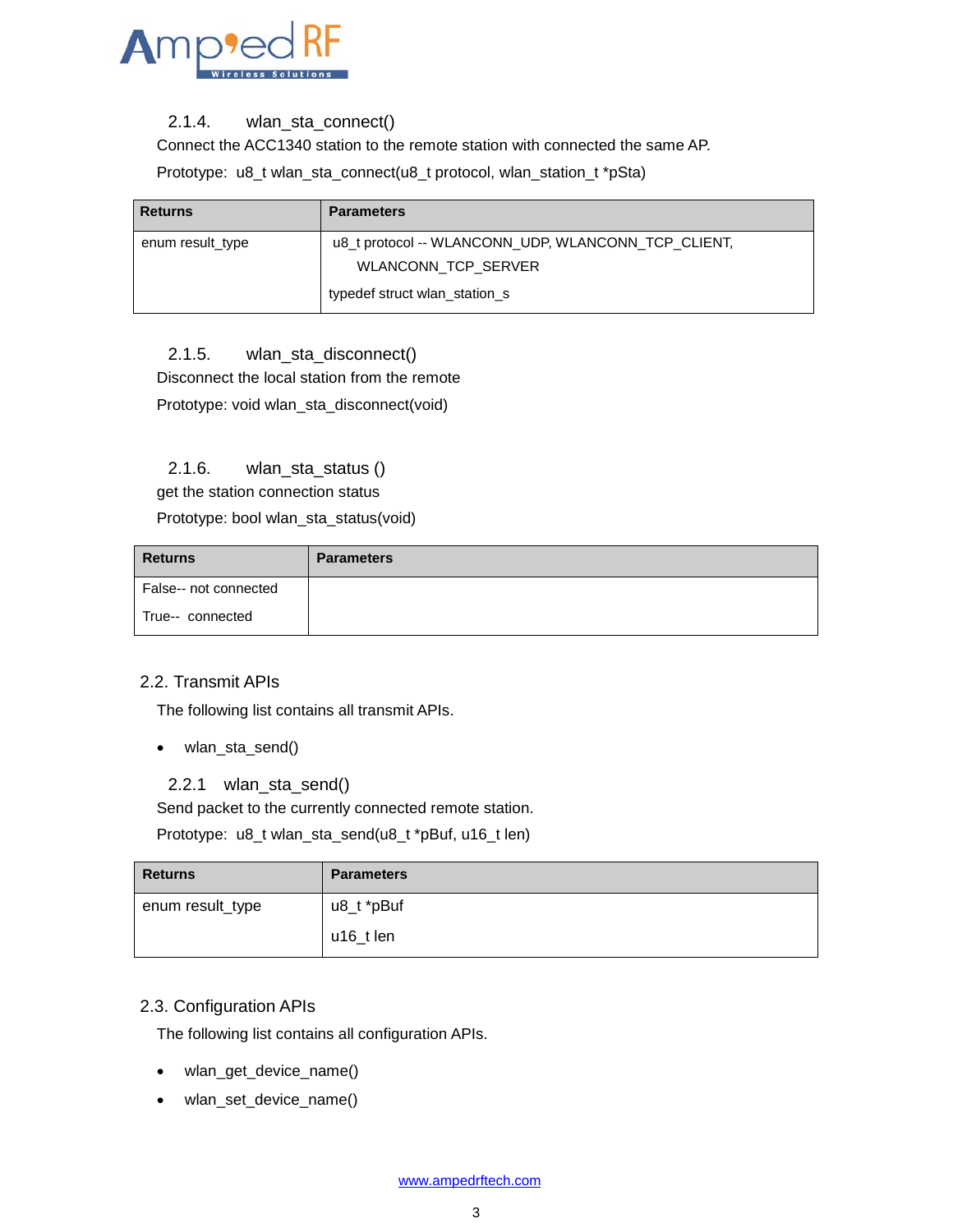- wlan\_get\_mac\_address()
- wlan\_set\_mac\_address()
- wlan\_get\_dhcp\_mode()
- wlan\_set\_dhcp\_mode()
- wlan\_get\_ip\_info()
- wlan\_set\_ip\_info()
- wlan\_get\_sleep\_mode()
- wlan\_set\_sleep\_mode()
- wlan\_get\_operation\_mode()
- wlan\_set\_operation\_mode()

#### 2.3.1. wlan\_get\_device\_name()

Get the module device name

Prototype: char\* wlan\_get\_device\_name(void)

| <b>Returns</b>     | <b>Parameters</b> |
|--------------------|-------------------|
| device name string |                   |

#### 2.3.2. wlan\_set\_device\_name()

Set the module device name

Prototype: u8\_t wlan\_set\_device\_name(char\* pName)

| <b>Returns</b>   | <b>Parameters</b>          |
|------------------|----------------------------|
| enum result_type | device name string pointer |

#### 2.3.3. wlan\_get\_mac\_address()

Get mac address

Prototype: void wlan\_get\_mac\_address(u8\_t\* pMac)

| <b>Returns</b> | <b>Parameters</b>  |
|----------------|--------------------|
|                | mac string pointer |

#### 2.3.4. wlan\_set\_mac\_address()

Set mac address

Prototype: void wlan\_set\_mac\_address(u8\_t\* pMac)

| <b>Returns</b> | <b>Parameters</b>  |
|----------------|--------------------|
|                | mac string pointer |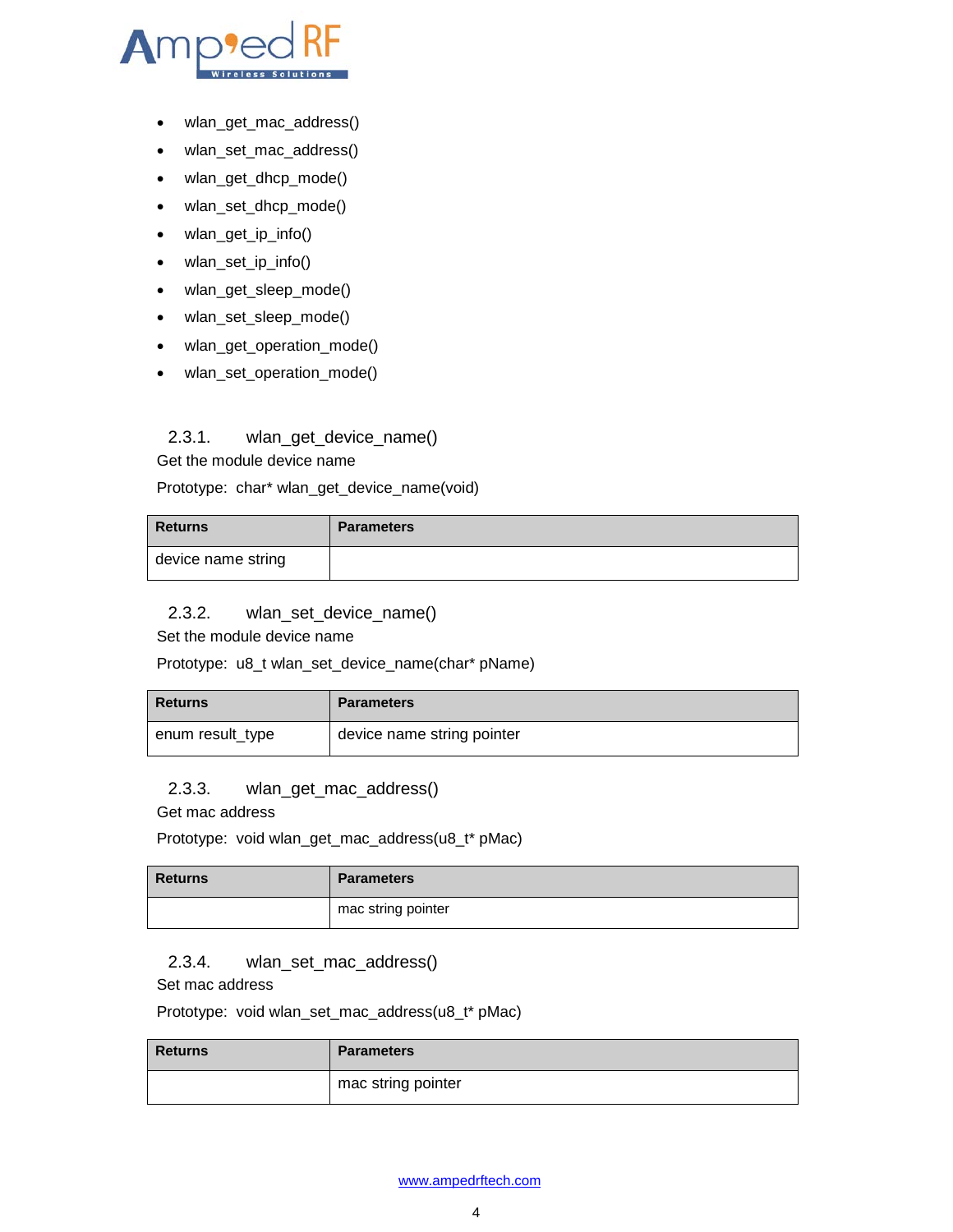

#### 2.3.5. wlan\_get\_dhcp\_mode()

Get DHCP mode

Prototype: bool wlan\_get\_dhcp\_mode(void)

| <b>Returns</b> | <b>Parameters</b> |
|----------------|-------------------|
| true or false  |                   |

#### 2.3.6. wlan\_set\_dhcp\_mode()

Set DHCP mode true or false

Prototype: u8\_t wlan\_set\_dhcp\_mode(bool mode)

| <b>Returns</b>   | <b>Parameters</b> |
|------------------|-------------------|
| enum result_type | ture or false     |

#### 2.3.7. wlan\_get\_ip\_info()

Get the IP address of the station or AP

Prototype: void wlan\_get\_ip\_info(ip\_info\_int\_t\* pIP\_int)

| <b>Returns</b> | <b>Parameters</b>            |
|----------------|------------------------------|
|                | typedef struct ip_info_int_s |

#### 2.3.8. wlan\_set\_ ip\_info()

Set the ip address of the station or AP

Prototype: u8\_t wlan\_set\_ip\_info(ip\_info\_str\_t ip\_str)

| <b>Returns</b> | <b>Parameters</b>            |
|----------------|------------------------------|
|                | typedef struct ip_info_int_s |

#### 2.3.9. wlan\_get\_sleep\_mode()

Get the module sleep mode

Prototype: sleep\_mode\_t wlan\_get\_sleep\_mode(void)

| <b>Returns</b> | <b>Parameters</b> |
|----------------|-------------------|
| typedef enum   |                   |
| sleep_mode_e   |                   |

2.3.10. wlan\_set\_sleep\_mode ()

Set the module sleep mode

Prototype: u8\_t wlan\_set\_sleep\_mode(sleep\_mode\_t mode)

[www.ampedrftech.com](http://www.ampedrftech.com/)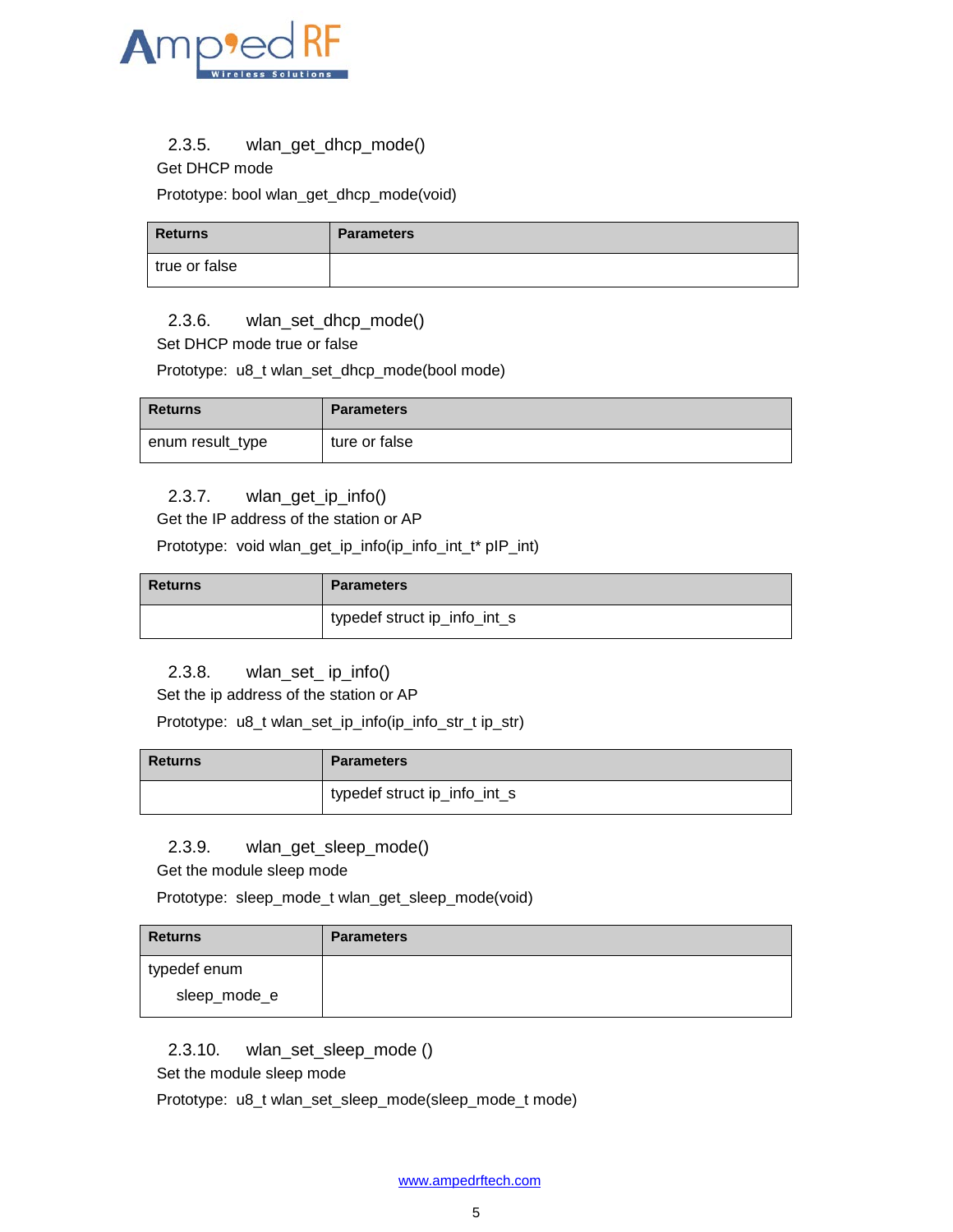

| <b>Returns</b>   | <b>Parameters</b>         |
|------------------|---------------------------|
| enum result_type | typedef enum sleep_mode_e |

2.3.11. wlan\_get\_operation\_mode()

Get the current operating mode of the WiFi

Prototype: operate\_mode\_t wlan\_get\_operation\_mode(void)

| <b>Returns</b> | <b>Parameters</b> |
|----------------|-------------------|
| typedef enum   |                   |
| operate_mode_e |                   |

#### 2.3.12. wlan\_set\_operation\_mode ()

Set the WiFi operating mode

Prototype: u8\_t wlan\_set\_operation\_mode(operate\_mode\_t mode)

| l Returns        | <b>Parameters</b>           |
|------------------|-----------------------------|
| enum result_type | typedef enum operate_mode_e |

#### 2.4. System APIs

The following list contains partial system APIs. The operation system is FreeRTOS, so it support all FreeRTOS APIs.

- wlan\_restart()
- wlan\_printf()

2.4.1. wlan\_restart()

Restart system

Prototype: void wlan\_restart(void)

#### 2.4.2. wlan\_printf()

Print string. It is invalid in uart connect mode.

Prototype: void wlan\_printf(char \*fmt, ...)

| <b>Returns</b> | <b>Parameters</b> |
|----------------|-------------------|
|                | string            |

#### 2.5. Driver APIs

The following list contains all interface driver APIs.

• wlan\_set\_uart\_connect\_mode()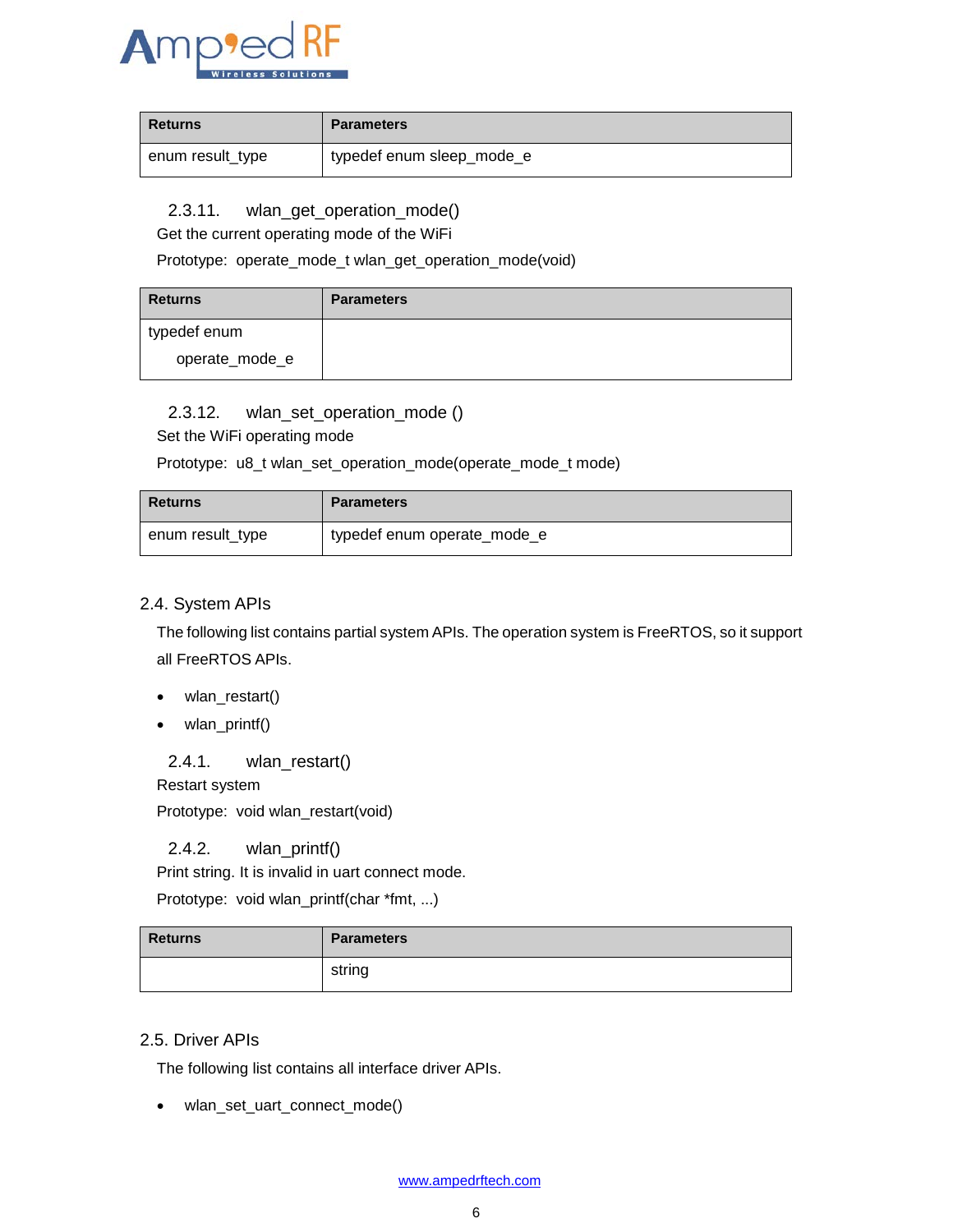

- wlan\_uart\_send()
- wlan\_set\_uart\_baudrate()
- wlan\_spi\_init()
- wlan\_spi\_send\_bytes()
- wlan\_spi\_sndrcv\_bytes()
- wlan\_spi\_rcv\_bytes()
- wlan\_gpio\_config()
- wlan\_gpio\_set()
- wlan\_gpio\_get()

#### 2.5.1. wlan\_set\_uart\_connect\_mode()

The uart is used to connect to other chip or module.

Prototype: void wlan\_set\_uart\_connect\_mode(uart\_callback \*rx\_cb)

| <b>Returns</b> | <b>Parameters</b>              |
|----------------|--------------------------------|
|                | uart receive callback function |

#### 2.5.2. wlan\_uart\_send()

Send data in connect mode.

Prototype: void wlan\_uart\_send(u8\_t \*pData, u16\_t length)

| <b>Returns</b> | <b>Parameters</b>          |
|----------------|----------------------------|
|                | pointer of data and length |

#### 2.5.3. wlan\_set\_uart\_baudrate()

Set uart baudrate. The default baudrate is 115200bps.

Prototype: void wlan\_set\_uart\_baudrate(u32\_t baudrate)

| <b>Returns</b> | <b>Parameters</b> |
|----------------|-------------------|
|                | baudrate          |

### 2.5.4. wlan\_spi\_init()

Initialization SPI. The default mode is master

Prototype: void wlan\_spi\_init(tSPIDevice\* spi\_device)

| <b>Returns</b> | <b>Parameters</b>                         |
|----------------|-------------------------------------------|
|                | Use tSPIDevice struct to set the spi info |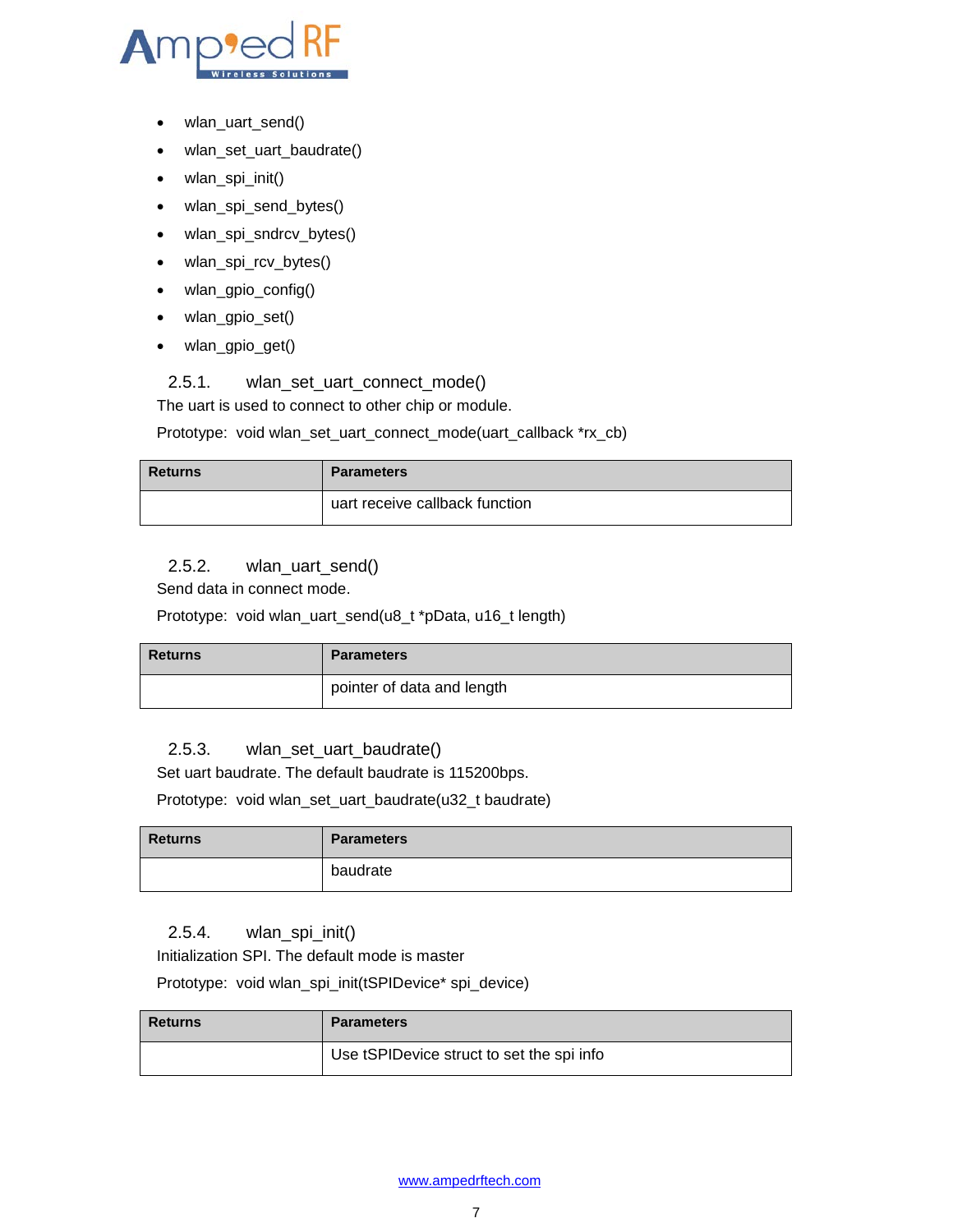

2.5.5. wlan\_spi\_send\_bytes()

Send byte to the slave.

Prototype: u8\_t wlan\_spi\_send\_bytes(u8\_t \* sndbuf, unsigned short length)

| <b>Returns</b> | <b>Parameters</b>                                                 |
|----------------|-------------------------------------------------------------------|
|                | sndbuf: the buffer that want to send<br>length: the buffer length |

#### 2.5.6. wlan\_spi\_sndrcv\_bytes()

spi send and receive the bytes at the same time.

Prototype: u16\_t wlan\_spi\_sndrcv\_bytes(u8\_t \* sndbuf, u8\_t rcvbuf, u16\_t length)

| <b>Returns</b> | <b>Parameters</b>                            |
|----------------|----------------------------------------------|
|                | sndbuf: the buffer that want to send data    |
|                | rcvbuf: the buffer that want to receive data |
|                | length: the buffer length                    |

#### 2.5.7. wlan\_spi\_rcv\_bytes()

slave mode, receive the bytes

Prototype: u16\_t wlan\_spi\_rcv\_bytes(u8\_t \* buf, u16\_t length)

| Returns | <b>Parameters</b>                            |
|---------|----------------------------------------------|
|         | rcvbuf: the buffer that want to receive data |
|         | length: the buffer length                    |

#### 2.5.8. wlan\_gpio\_config()

Set GPIO input or output.

Prototype: void wlan\_gpio\_config(wlan\_gpio\_t gpio, gpio\_direction\_t dir)

| <b>Returns</b> | <b>Parameters</b>             |
|----------------|-------------------------------|
|                | typedef enum gpio_e           |
|                | typedef enum gpio_direction_e |

#### 2.5.9. wlan\_gpio\_set()

Set GPIO value

Prototype: void wlan\_gpio\_set(wlan\_gpio\_t gpio, u8\_t value)

| <b>Returns</b> | <b>Parameters</b>   |
|----------------|---------------------|
|                | typedef enum gpio_e |
|                | 0 or 1              |

[www.ampedrftech.com](http://www.ampedrftech.com/)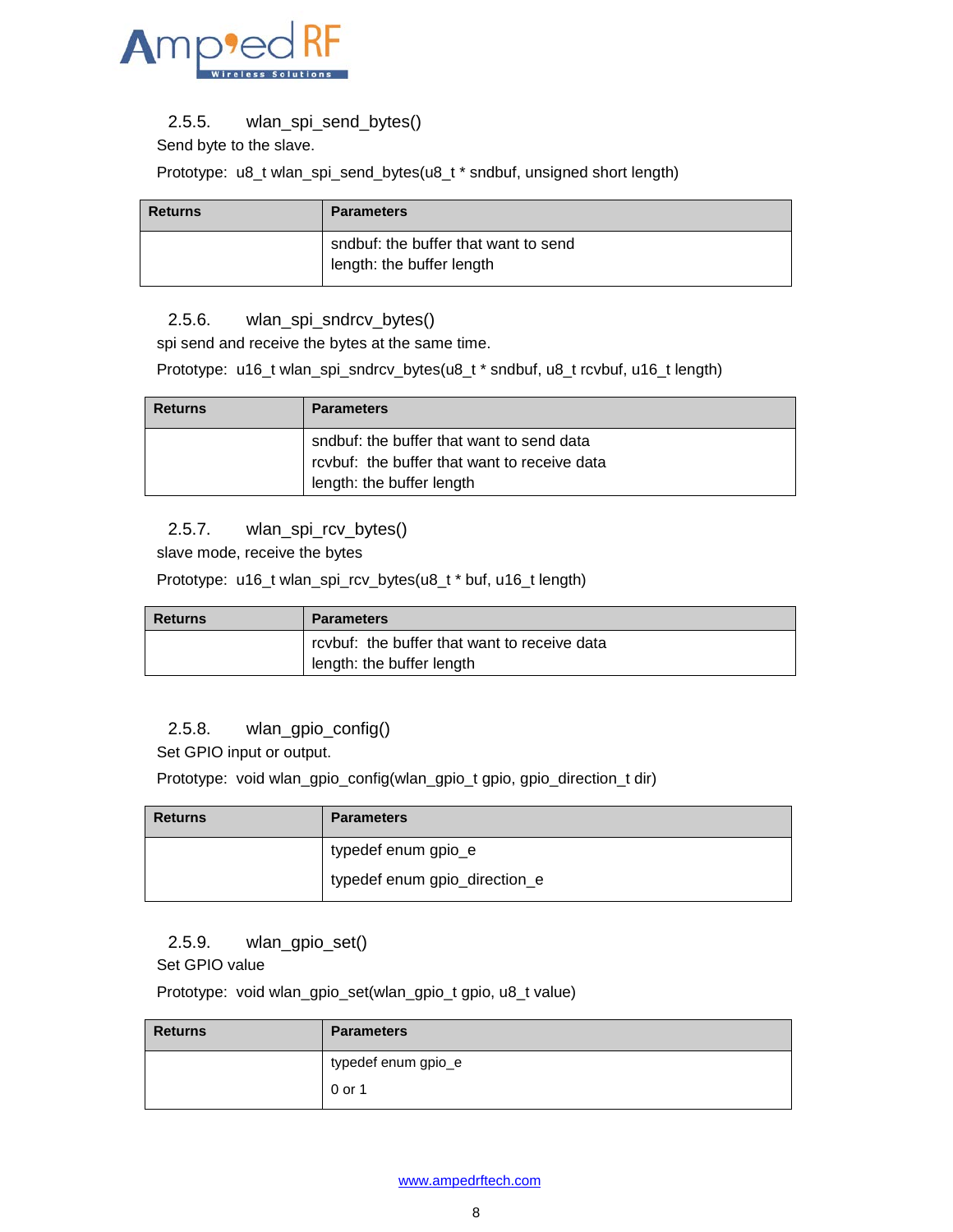

```
2.5.10. wlan_gpio_get()
```
Get GPIO value.

Prototype: u8\_t wlan\_gpio\_get(wlan\_gpio\_t gpio)

| Returns | <b>Parameters</b>   |
|---------|---------------------|
| 0 or 1  | typedef enum gpio_e |

# **3. Demo**

- 3.1. Connect to AP
	- 3.1.1. The ACC1340 default mode is station. wlan\_ap\_t is used to set the AP information. Create the vUserTask() after tasks\_create() in main().

```
void vUserTask (void *arg)
\left\{ \right.wlan ap t ap;
    //AP configurations
    strcpy((char*)ap.ssid, "liuting");
    strcpy((char*)ap.password, "12345678");
    for (ii)\left\{ \right.vTaskDelay(1000);if (NO ERR == wlan sta join (\&ap))
         \{vTaskDelete(NULL);
         ₹
    \mathcal{E}
```